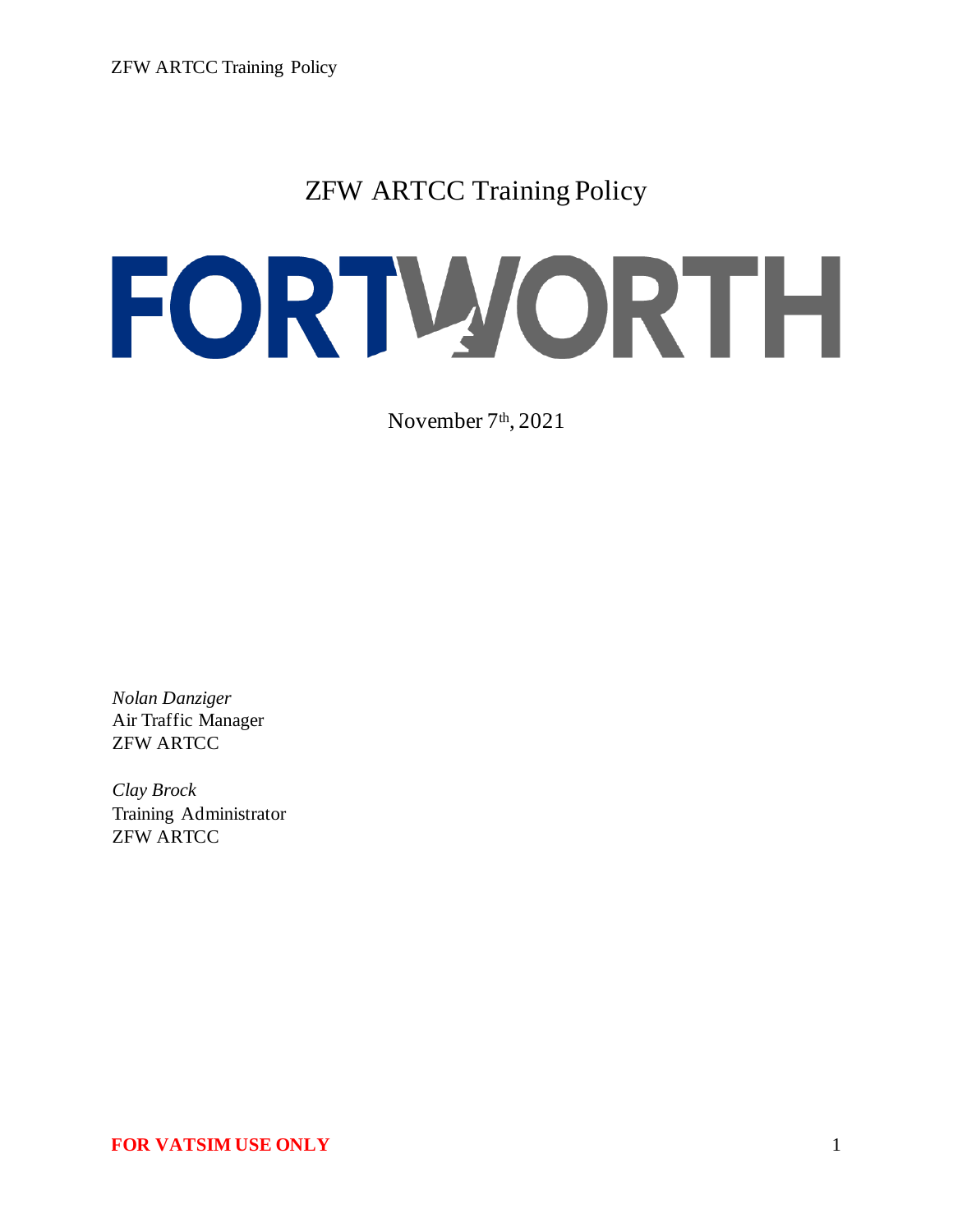ZFW ARTCC Training Policy

Intentionally Left Blank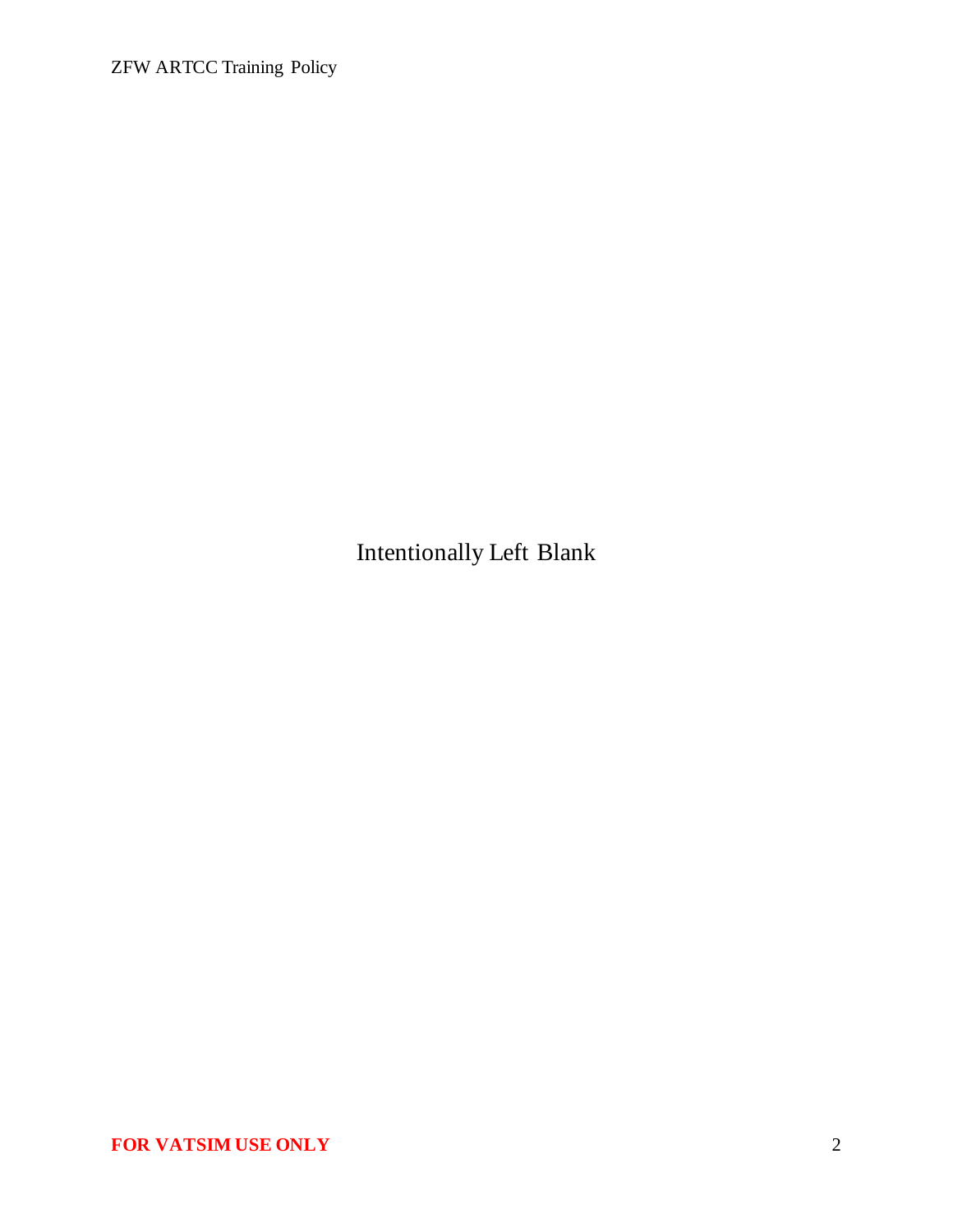# Table of Contents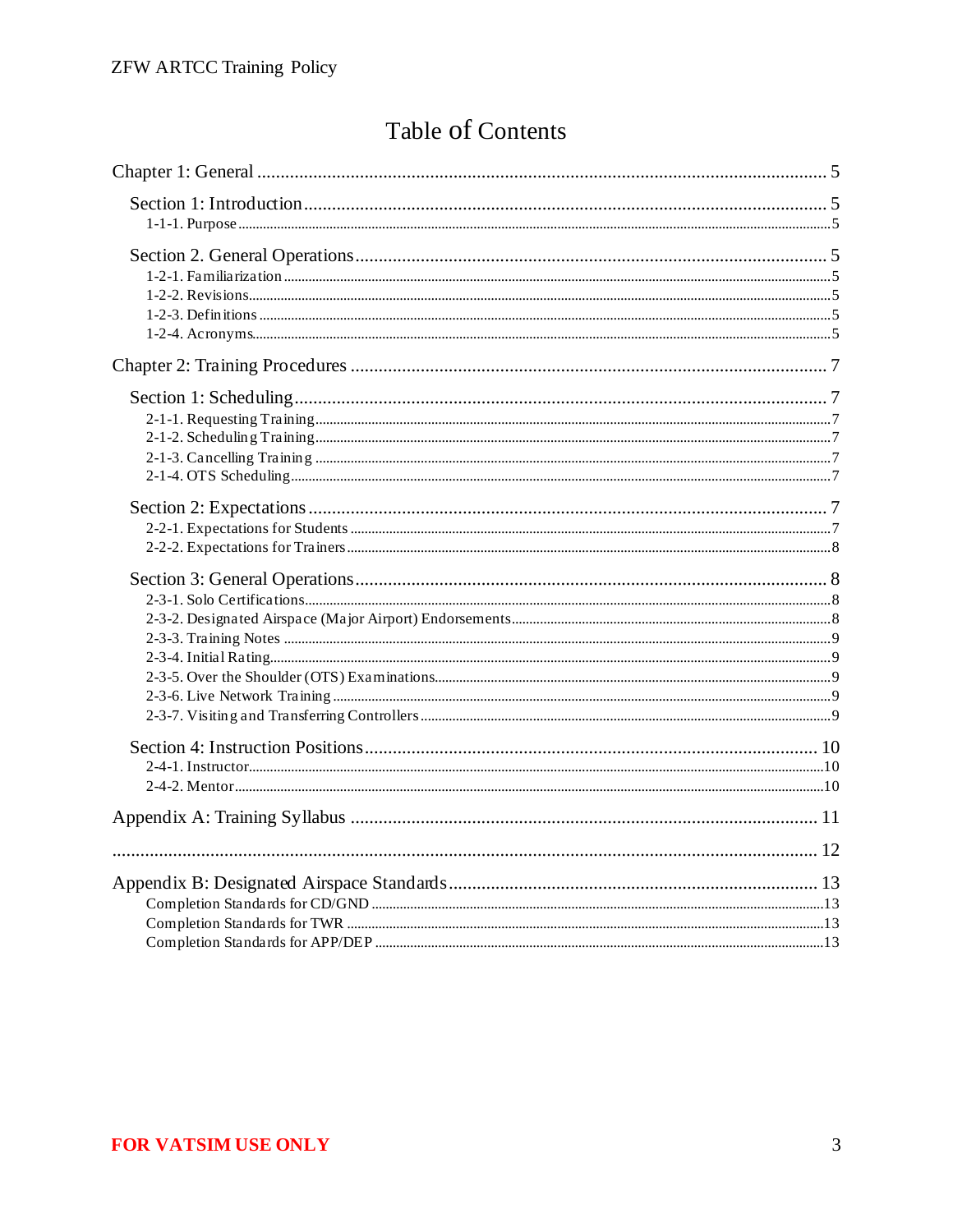| Date            | <b>Explanation of Changes</b>                                                             | Initials  |
|-----------------|-------------------------------------------------------------------------------------------|-----------|
| 6 June 2019     | Creation                                                                                  | <b>ND</b> |
| 6 August 2020   | Formatting, update to $C1$<br>syllabus                                                    | <b>ND</b> |
| 27 January 2021 | Updated syllabus and<br>teaching hour requirements                                        | CB        |
| 7 November 2021 | Chapter 2, section $1&2$ re-<br>done from scratch. Solo<br>certification process re-done. | CB        |
|                 |                                                                                           |           |

# Change Log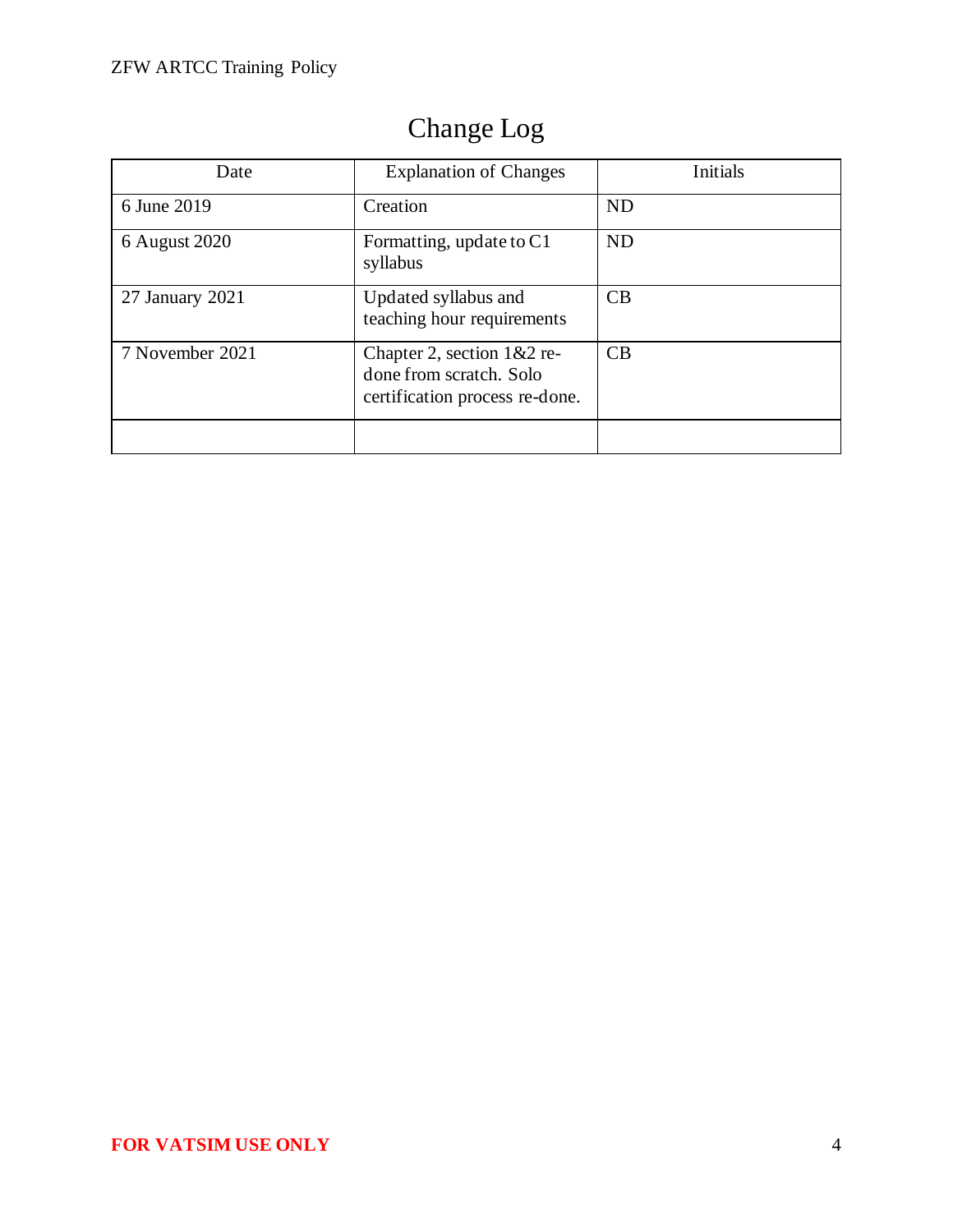## Chapter 1: General Section 1: Introduction

#### <span id="page-4-2"></span><span id="page-4-1"></span><span id="page-4-0"></span>**1-1-1. Purpose**

These guidelines direct the ZFW Training Program and define the standards required to be met for certification of controllers. This document should be the primary reference for all home and visiting controllers to reference regarding training at ZFW.

## Section 2. General Operations

#### <span id="page-4-4"></span><span id="page-4-3"></span>**1-2-1. Familiarization**

All ZFW Controllers, home and visiting, are expected to be familiar with the contents of this document.

#### <span id="page-4-5"></span>**1-2-2. Revisions**

Revisions to this document may be initiated by the Training Administrator, the Air Traffic Manager, or the Deputy Air Traffic Manager at any point. Revisions must be approved by VATUSA3 or his deputy. When revisions are made, the relevant changes should be disseminated to the controllers of ZFW.

| Student                           | Any controller who holds a rating not greater<br>than Senior Student (S3).                                             |
|-----------------------------------|------------------------------------------------------------------------------------------------------------------------|
| Controller                        | Any member of the ZFW ARTCC, regardless<br>of home or visiting status.                                                 |
| Mentor                            | A member of the ZFW Training Department<br>that does not hold a rating of I1 or greater.                               |
| Instructor                        | A member of the ZFW Training Department<br>who holds a rating of I1 or greater, including<br>probationary instructors. |
| Probationary Instructor           | A controller who is going through the<br>instructor appointment process as defined by<br>VATUSA Order 3210.311         |
| <b>Division Training Director</b> | VATUSA3 and, unless otherwise specified,<br>VATUSA13                                                                   |
| Solo Cert (ification)             | Controller Trainee Solo Validation, per GRP                                                                            |
| Solo Authorization                | An S1 working a local control position solo is<br>working under a solo authorization                                   |

#### <span id="page-4-6"></span>**1-2-3. Definitions**

#### <span id="page-4-7"></span>**1-2-4. Acronyms**

| ARTCC | Air Route Traffic Control Center |
|-------|----------------------------------|
| ATD   | Air Traffic Director (VATUSA8)   |
| ATM   | Air Traffic Manager (ZFW)        |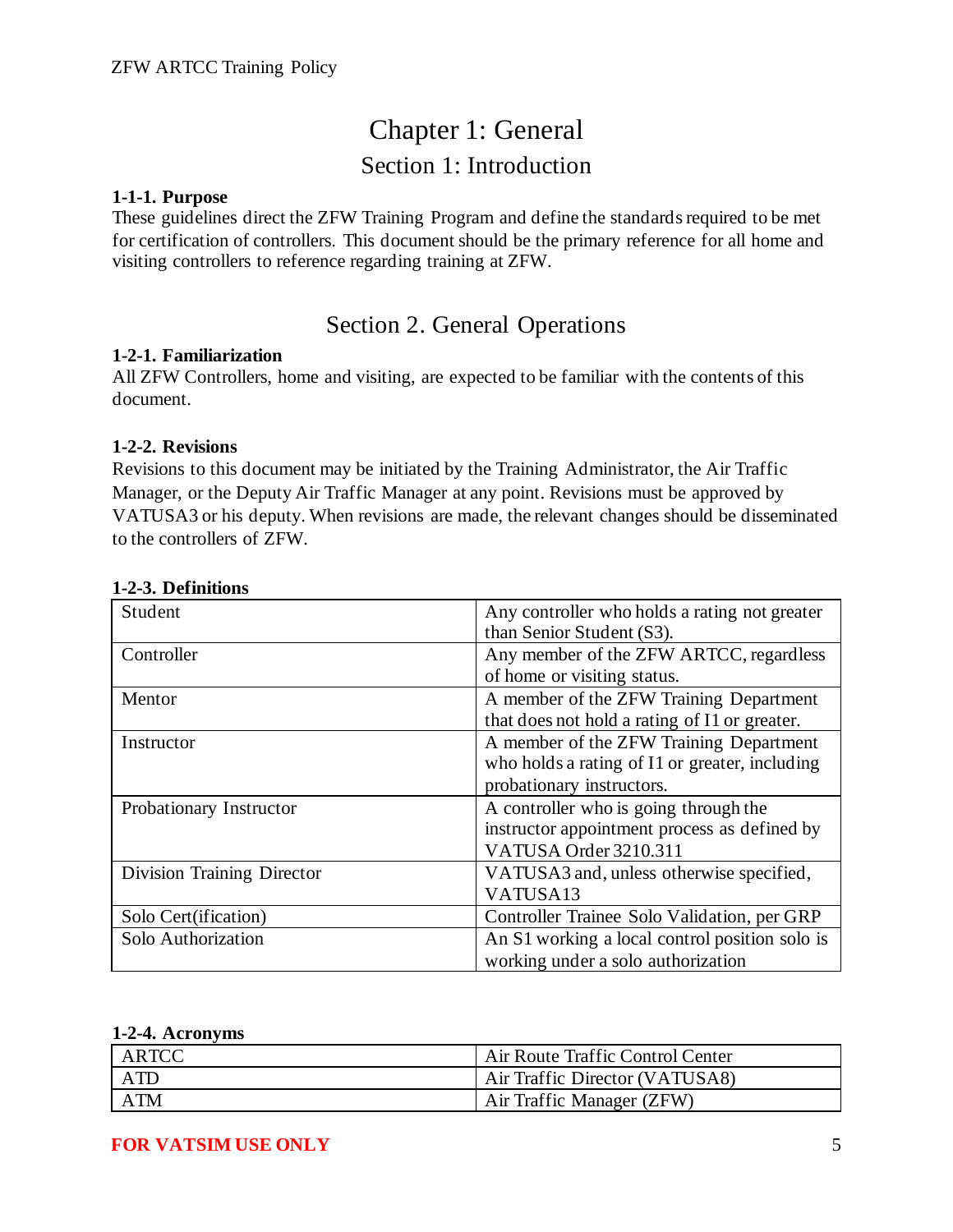## ZFW ARTCC Training Policy

| <b>DATM</b>   | Deputy Air Traffic Manager (ZFW)      |  |
|---------------|---------------------------------------|--|
| <b>GRP</b>    | <b>Global Ratings Policy</b>          |  |
| <b>LOA</b>    | Letter(s) of Agreement                |  |
| <b>OTS</b>    | Over-the-shoulder examination         |  |
| <b>TA</b>     | Training Administrator (ZFW)          |  |
| <b>SOP</b>    | <b>Standard Operations Procedures</b> |  |
| <b>VATNA</b>  | North American region of VATSIM       |  |
| <b>VATUSA</b> | <b>USA Division of VATNA</b>          |  |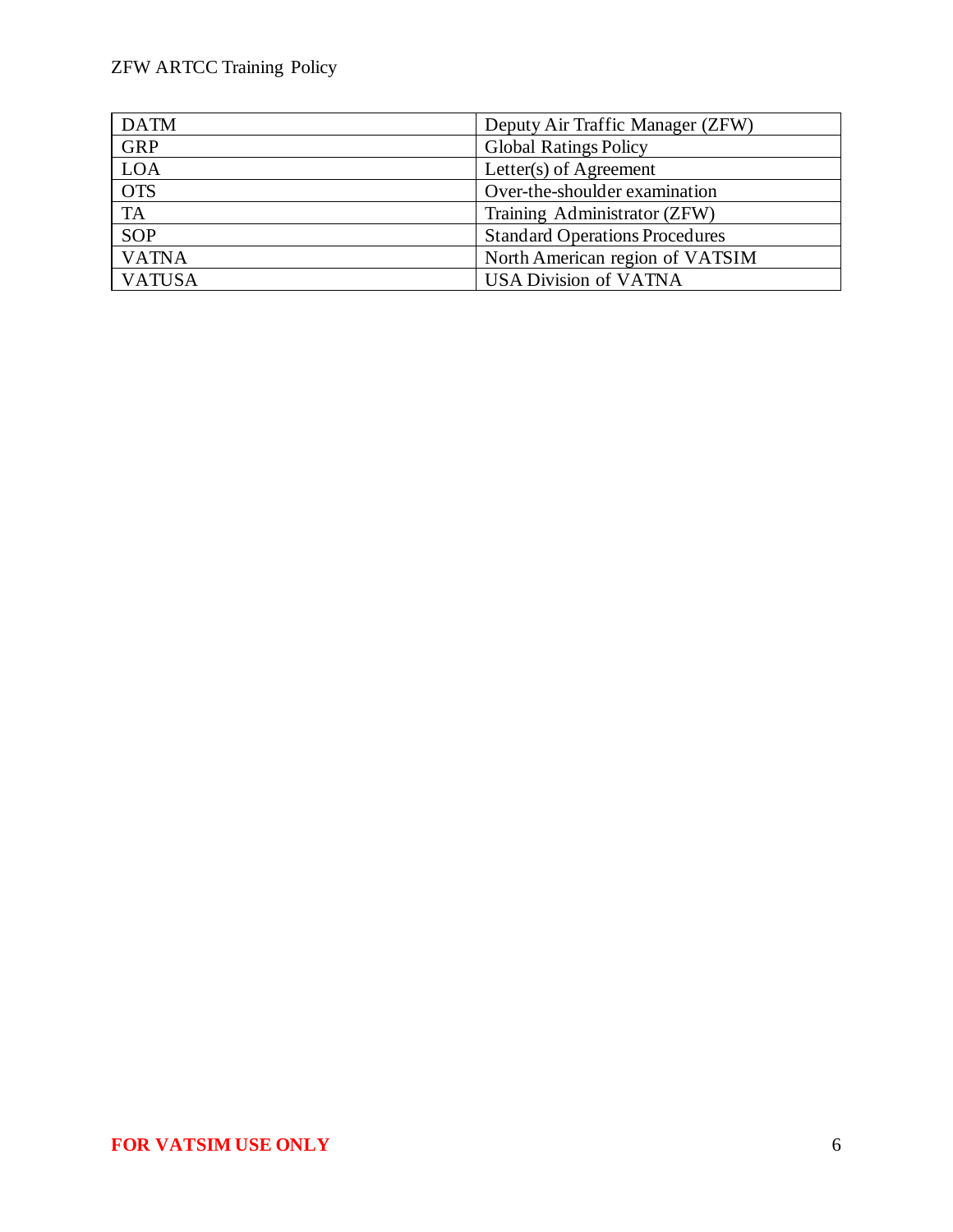# Chapter 2: Training Procedures Section 1: Scheduling

#### <span id="page-6-2"></span><span id="page-6-1"></span><span id="page-6-0"></span>**2-1-1. Requesting Training**

The primary method of scheduling training is through the ZFW ARTCC Discord. Students shall post what type of training they need (S1, S2, S3, C1) in the #training channel so that an instructor can be assigned to them. At times of high training volume, students will be put on a waitlist. When an instructor becomes available, they will direct message the student on Discord and find a recurring time to meet every week (i.e., Tuesdays at 5PM). The instructor will train the student until they pass the OTS and major endorsement(s) for that rating. After the student has passed the applicable OTS and is major certified for that rating, they will be unassigned from their instructor. When the student is ready to begin training for the next rating, they shall make a post in the #training channel.

#### <span id="page-6-3"></span>**2-1-2. Scheduling Training**

It is highly preferred that the student/instructor pair find a recurring time to meet 2-3 times week (i.e., Mondays/Wednesdays/Fridays at 7PM). If the student/instructor pair is unable to find a recurring time to meet every week, it is the student's responsibility to reach out to their instructor for training. If the student fails to contact their instructor for more than 2 weeks, the student may be dropped from training and added to the bottom of the waitlist.

#### <span id="page-6-4"></span>**2-1-3. Cancelling Training**

Students and training staff members are both expected to give reasonable notice through email, text, or other electronic communication when cancelling a session. Reasonable notice is considered greater than 3 hours in advance; however, a 24-hour notice is preferred.

#### <span id="page-6-5"></span>**2-1-4. OTS Scheduling**

An OTS should be scheduled only after receiving a recommendation from the student's primary instructor. When an instructor becomes available to conduct the OTS, they will direct message the student on Discord and find a time to conduct the OTS.

## Section 2: Expectations

#### <span id="page-6-7"></span><span id="page-6-6"></span>**2-2-1. Expectations for Students**

- Students are expected to come to sessions on time and prepared. This includes completing the required reading assignments for the applicable lesson on the syllabus (Appendix A)
- Students should be receptive to feedback/critique
- Students who do not meet these expectations are liable to have their session cancelled by the mentor or instructor conducting the session.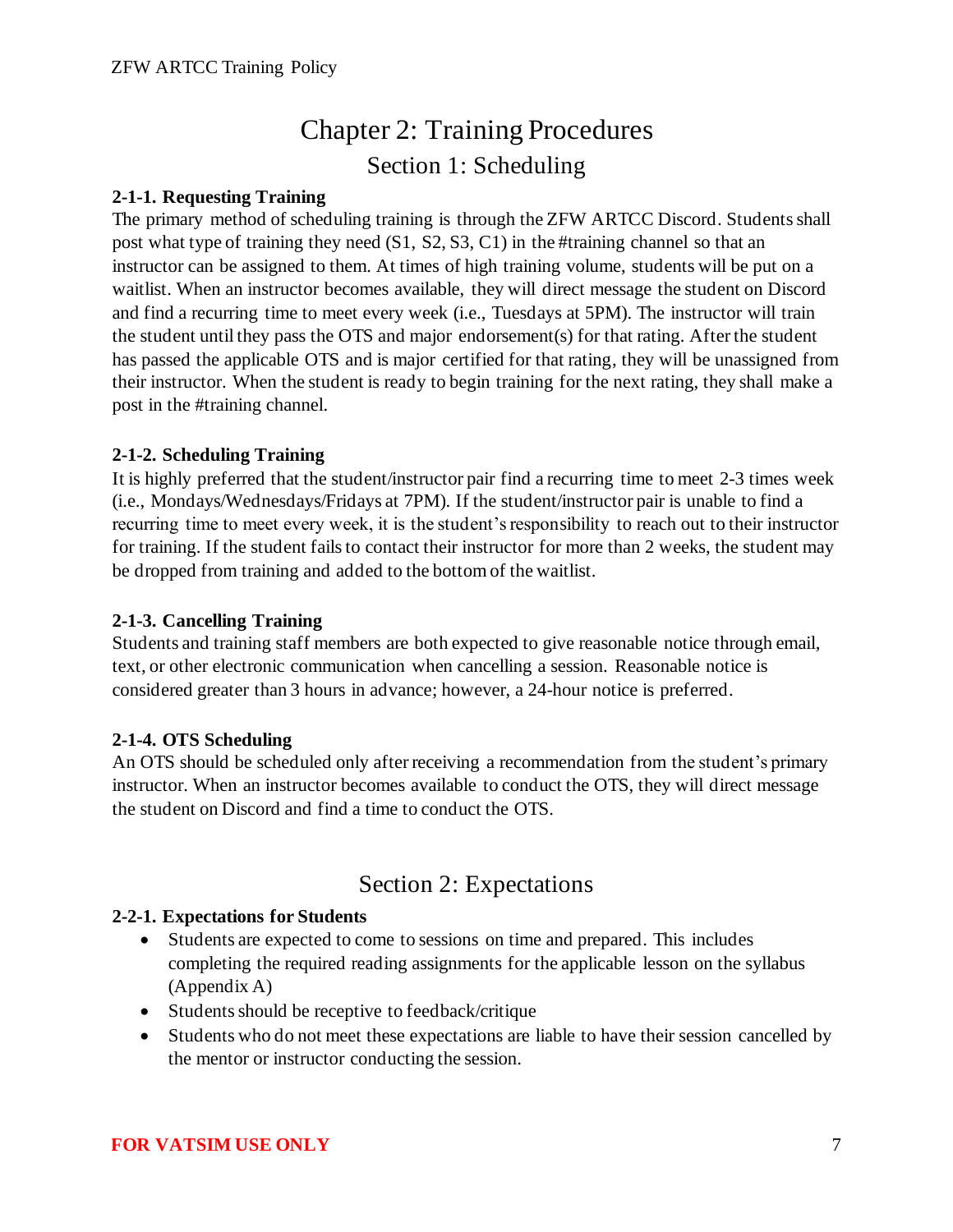#### <span id="page-7-0"></span>**2-2-2. Expectations for Trainers**

- Both mentors and instructors are required to conduct at least 4 training sessions per month. If the trainer is unable to meet this requirement, they shall notify the TA
- Trainers are expected to come to sessions on time and prepared
- Mentors should always seek to be a positive influence on the ARTCC, both in and outside of training sessions.

## Section 3: General Operations

#### <span id="page-7-2"></span><span id="page-7-1"></span>**2-3-1. Solo Certifications**

- 1. Solo certifications will only be given to students in the S2, S3 and C1 syllabus.
- 2. Solo certifications shall only be authorized by an I1+.
- 3. To be eligible for a solo certification, the student must have:
	- a. Passed the corresponding VATUSA test for the rating being sought.
	- b. Passed the last lesson before the OTS in the corresponding syllabus.
	- c. Been recommended for the solo certification by the primary trainer.
- 4. Solo certified students shall have the following limitations on their certification:
	- a. The student shall not control more than 10 hours per week on the solo certified position.
	- b. The student must complete the "Solo Student Worksheet" after each controlling session.
	- c. The student shall meet with their primary instructor at least once per week to discuss items on the solo student worksheets.
	- d. The solo certification is valid for one airport only.
	- e. The solo certification may be revoked at any time.
- 5. Solo certifications should be issued for KOKC ATCT/TRACON. The TA may authorize different facilities on a case-by-case basis.
- 6. Tower solo certifications shall be posted on the ZFW website only. Approach/Center solo certifications shall be posted both on the ZFW website and VATUSA.

#### <span id="page-7-3"></span>**2-3-2. Designated Airspace (Major Airport) Endorsements**

- 1. Designated airspace endorsements shall be authorized pursuant to GRP.
- 2. Designated airspace endorsements checkouts shall be conducted in accordance with the standards laid out in Appendix B. These checkouts shall be conducted by an instructor following the recommendation of any instructor or mentor.
- 3. Designated airspace endorsements may be revoked by the TA if they find cause that the student or controller is not meeting the standards in Appendix B.
	- a. In this event, the TA shall make a note in the student or controllers training file recommending further action and debrief the situation with the student or controller.
- 4. Designated airspace endorsements shall be recorded on the ZFW website.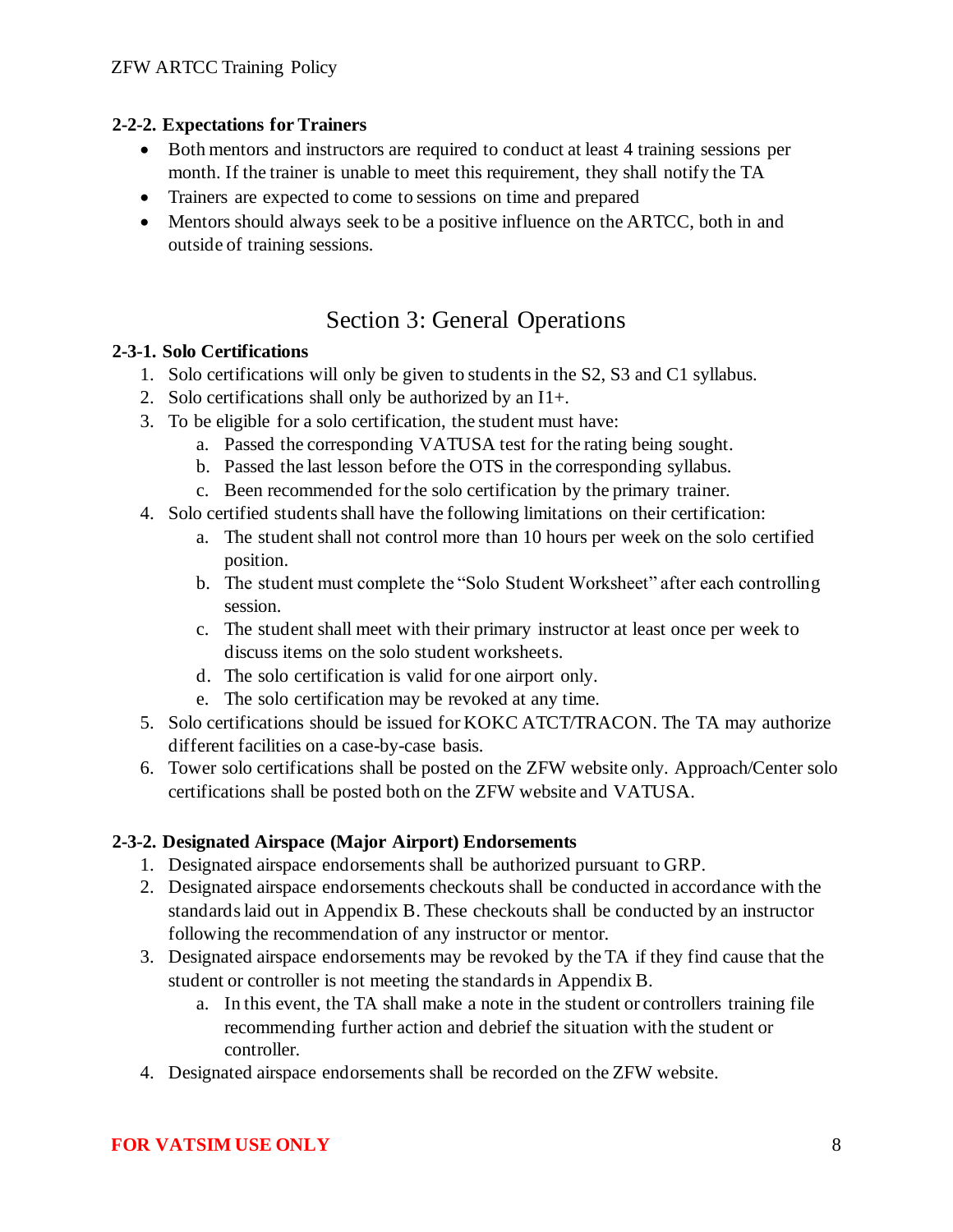#### <span id="page-8-0"></span>**2-3-3. Training Notes**

Training notes shall be completed by the training staff member who conducted or oversaw the training session after completing the session. These notes should include, at minimum, the following:

- Lesson number
- Student strengths/weaknesses
- Further recommendations
- Homework/study material assigned

#### <span id="page-8-1"></span>**2-3-4. Initial Rating**

- 1. Students who enter ZFW with the rating of OBS should keep this rating until they have been awarded the S1 rating.
- 2. The S1 rating can be awarded by any instructor following the recommendation of a mentor or instructor. This rating shall not be awarded prior to completing the entire S1 syllabus.
- 3. An OTS is not required to receive the S1 rating
- 4. There will be no solo certifications given to students working on their S1 rating

#### <span id="page-8-2"></span>**2-3-5. Over the Shoulder (OTS) Examinations**

- 1. An OTS shall not be required for promotion to S1
- 2. OTS Exams should be conducted in accordance with VATUSA Order 3120.25

#### <span id="page-8-3"></span>**2-3-6. Live Network Training**

- 1. While training on the network, students should connect with the proper callsign for the position they are working. Ie, a student working Love Ground should connect as DAL\_GND.
	- a. The mentor or instructor overseeing the session should connect with the appropriate \_M\_ or \_I\_ tag.
- 2. At all times while on the network, the mentor or instructor is responsible for the conduct and controlling of their student. This means the training staff member should be ready to take the frequency to prevent a loss of separation, or to regain control as needed.
- 3. Only major facility training should be conducted at the major facility while on the network.

#### <span id="page-8-4"></span>**2-3-7. Visiting and Transferring Controllers**

Per VATUSA General Division Policy (DP001) sections 12.3 and 13.6, both visiting and transferring controllers not covered by an MAVP agreement will be subject to a competency check for each GRP rating they possess (S2, S3, C1). These competency checks shall be done by an  $I1+$ .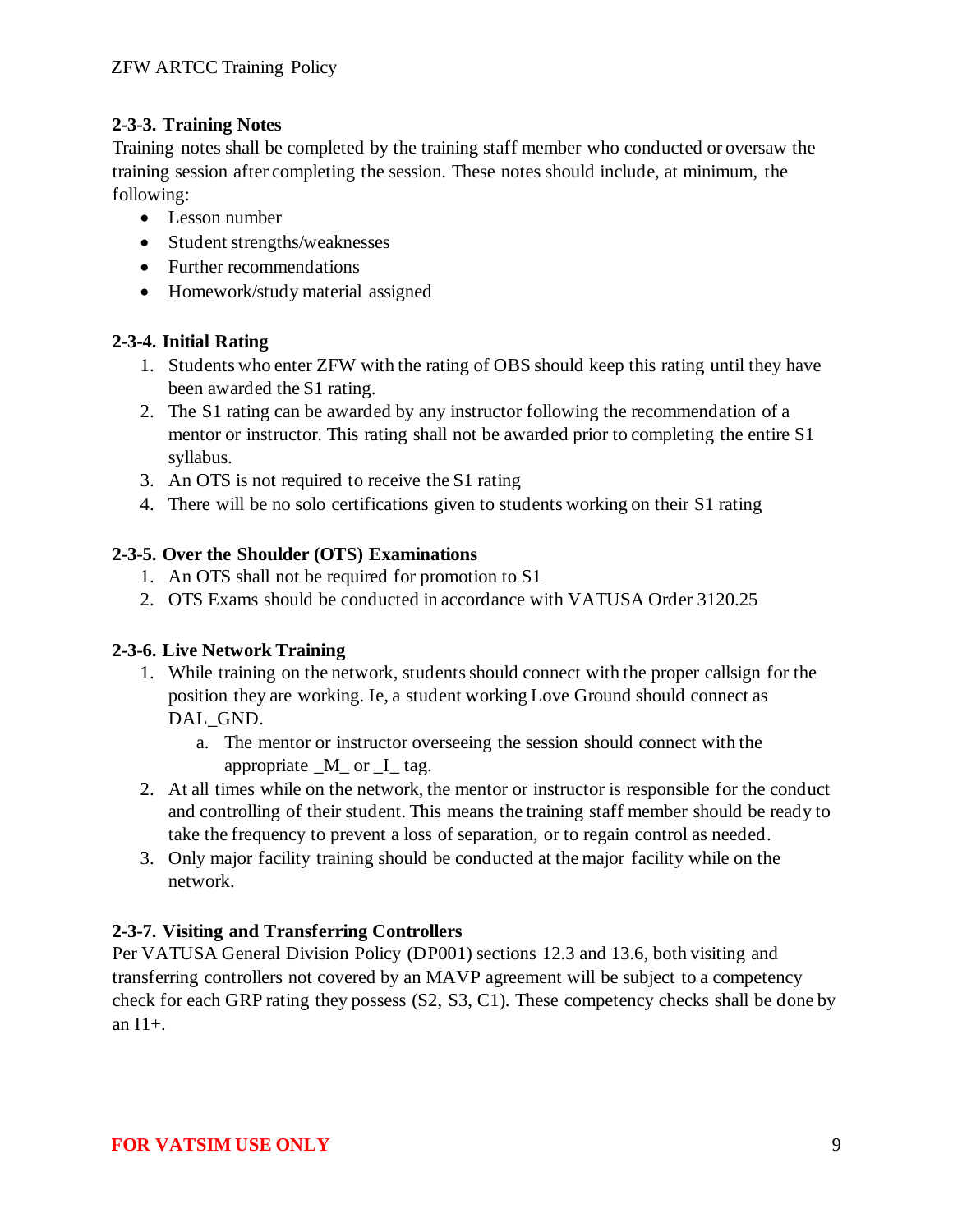## Section 4: Instruction Positions

#### <span id="page-9-1"></span><span id="page-9-0"></span>**2-4-1. Instructor**

- 1. Instructors are appointed by the Division Training Director at the recommendation of the TA or ATM, pursuant to VATUSA Order 3210.311
- 2. Responsibilities:
	- a. Reports to the TA and ATM
	- b. Maintains an online presence within the facility and on the VATSIM network
	- c. Functions as a ZFW staff member and attends meetings as necessary to discuss and stay informed with ZFW issues and policies
	- d. Ensures availability to train ZFW students and controllers
	- e. Conduct OTS examinations and certify student competency
	- f. Provide mentoring and supervision for students, mentors
	- g. Create and develop training material and lessons to be shared with the training staff
- 3. The requirements to become an instructor are laid out in VATUSA Order 3210.311

#### <span id="page-9-2"></span>**2-4-2. Mentor**

- 1. Mentors are appointed by the TA or ATM
- 2. Responsibilities:
	- a. Reports to the TA and ATM
	- b. Maintains an online presence within the facility and on the VATSIM network
	- c. Ensures availability to train ZFW students and controllers
	- d. Provide mentoring and supervision for students
- 3. Requirements:
	- a. Must have at least a Student 3 (S3) rating. This requirement may be waived at the discretion of the TA or ATM
	- b. Must be an active member of the network in good standing with ZFW
	- c. Contribute positively to ZFW and the training culture here.
- 4. Limitations:
	- a. Except for Controller 1 (C1) mentors, mentors may not provide training at or beyond their current rating
		- i. Ie, S3 mentors may mentor to a maximum of S2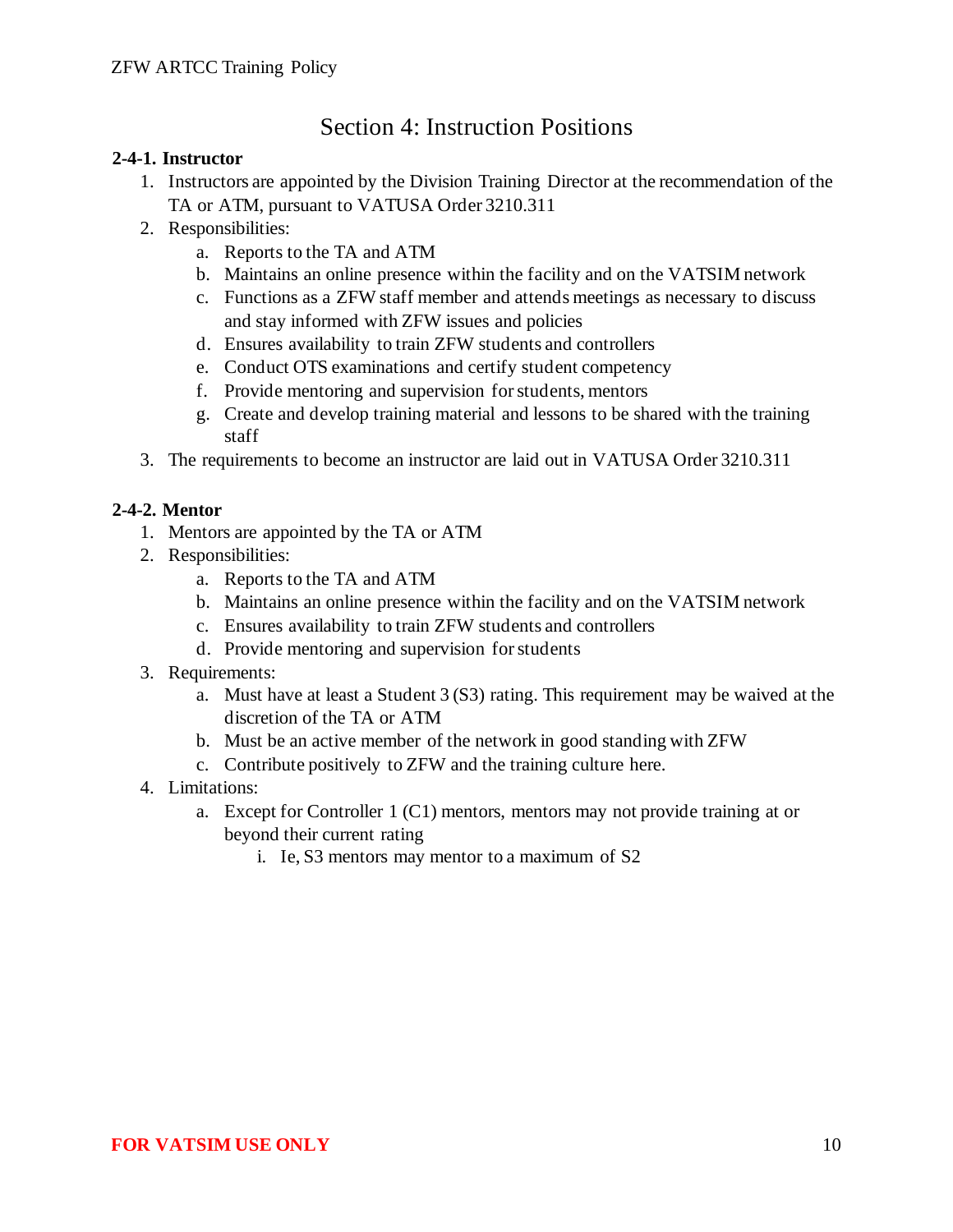<span id="page-10-0"></span>

| S1      |                                            |                         |
|---------|--------------------------------------------|-------------------------|
| Lesson# | Title                                      | <b>Required Reading</b> |
|         | Intro to ZFW/VRC                           | U <sub>1</sub>          |
| 2       | IFR Clearances (No SIDs)                   | U2L1 / U2L2             |
| 3       | Class D VFR/Taxi Ops                       | U2L3 / U3               |
| 4       | IFR Clearances (SIDs)/Class C VFR/Heli Ops | OKC SOP                 |
| 5       | Complex IFR Clearances/Class B VFR         | DAL SOP                 |
| 6       | S1 Competancy Check                        |                         |
|         | <b>DFW DEL</b>                             | DFW SOP                 |
| 8       | <b>DFW GND</b>                             | DFW SOP                 |

# Appendix A: Training Syllabus

| S2      |                         |                         |
|---------|-------------------------|-------------------------|
| Lesson# | <b>Title</b>            | <b>Required Reading</b> |
|         | <b>VFR Tower</b>        | U1 / U2L1&2             |
| 2       | <b>IFR Tower</b>        | <b>U2L3</b>             |
| 3       | Helicopter/Military Ops | U <sub>3</sub>          |
| 4       | Class C                 | OKC SOP                 |
| 5       | Class B                 | DAL SOP                 |
| 6       | S <sub>2</sub> OTS      |                         |
|         | <b>DFW TWR</b>          | DFW SOP                 |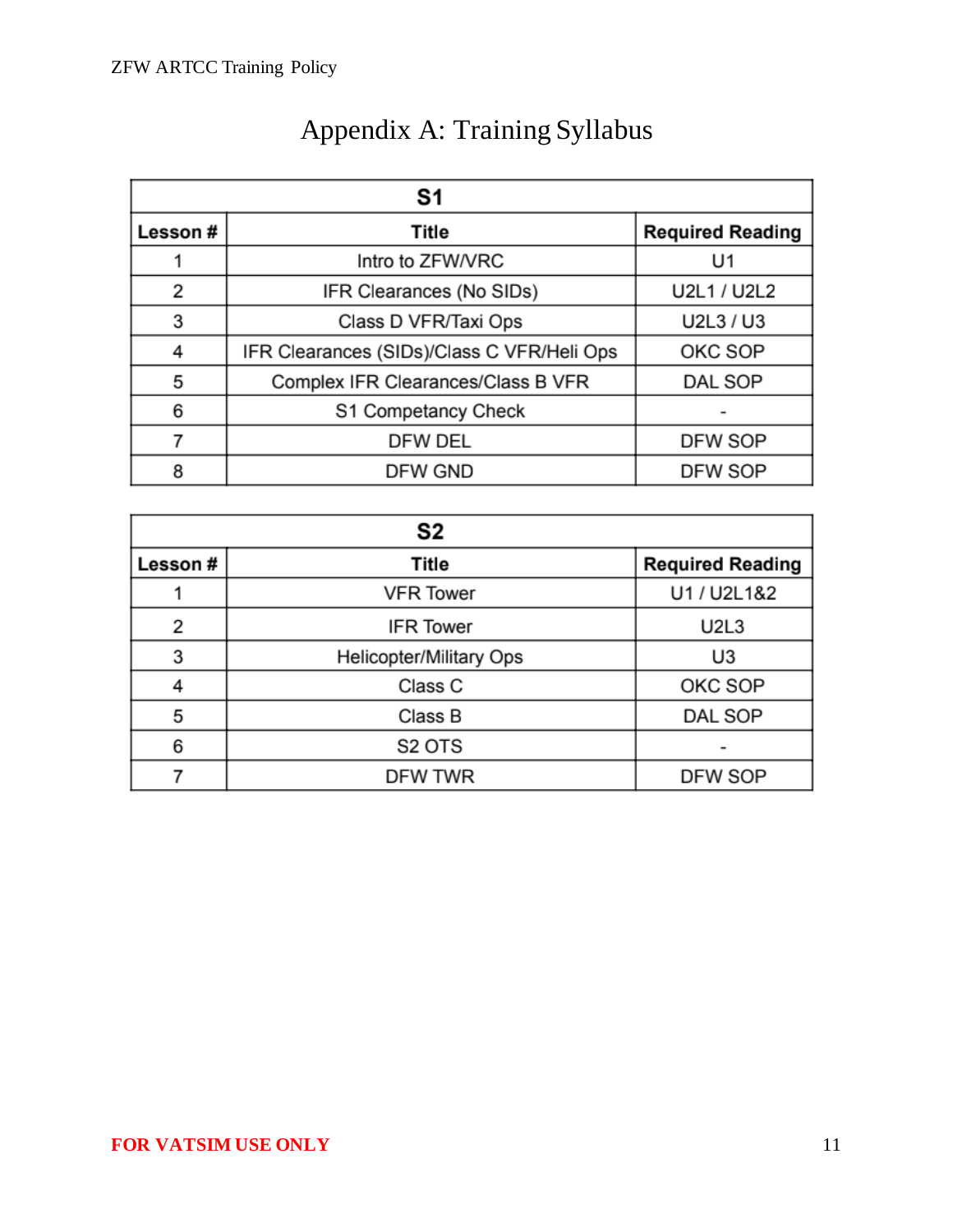| S3      |                                       |                          |
|---------|---------------------------------------|--------------------------|
| Lesson# | <b>Title</b>                          | <b>Required Reading</b>  |
|         | Radar Identification                  | <b>U1L1</b>              |
| 2       | Separation Basics & Visual Approaches | U1L2&3                   |
| 3       | <b>Instrument Approaches</b>          | <b>U2L1</b>              |
| 4       | Simultaneous Approaches               | U2L2 & OKC SOP           |
| 5       | <b>Complex IFR Operations</b>         | <b>U2L3</b>              |
| 6       | <b>Complex VFR Operations</b>         | U3L1                     |
|         | S <sub>3</sub> OTS                    |                          |
| 8       | D <sub>10</sub> Departure             | <b>D10 SOP CH1&amp;4</b> |
| 9       | D10 Feeder/Final                      | D10 SOP CH3              |
| 10      | D <sub>10</sub> Satellite             | D10 SOP CH2              |

<span id="page-11-0"></span>

| C1       |                          |                              |
|----------|--------------------------|------------------------------|
| Lesson # | Title                    | <b>Required Reading</b>      |
|          | Live Training            | U1L1 & LOAs                  |
|          | <b>Sweatbox Training</b> | <b>U1L2</b>                  |
|          | C <sub>1</sub> OTS       | $\qquad \qquad \blacksquare$ |